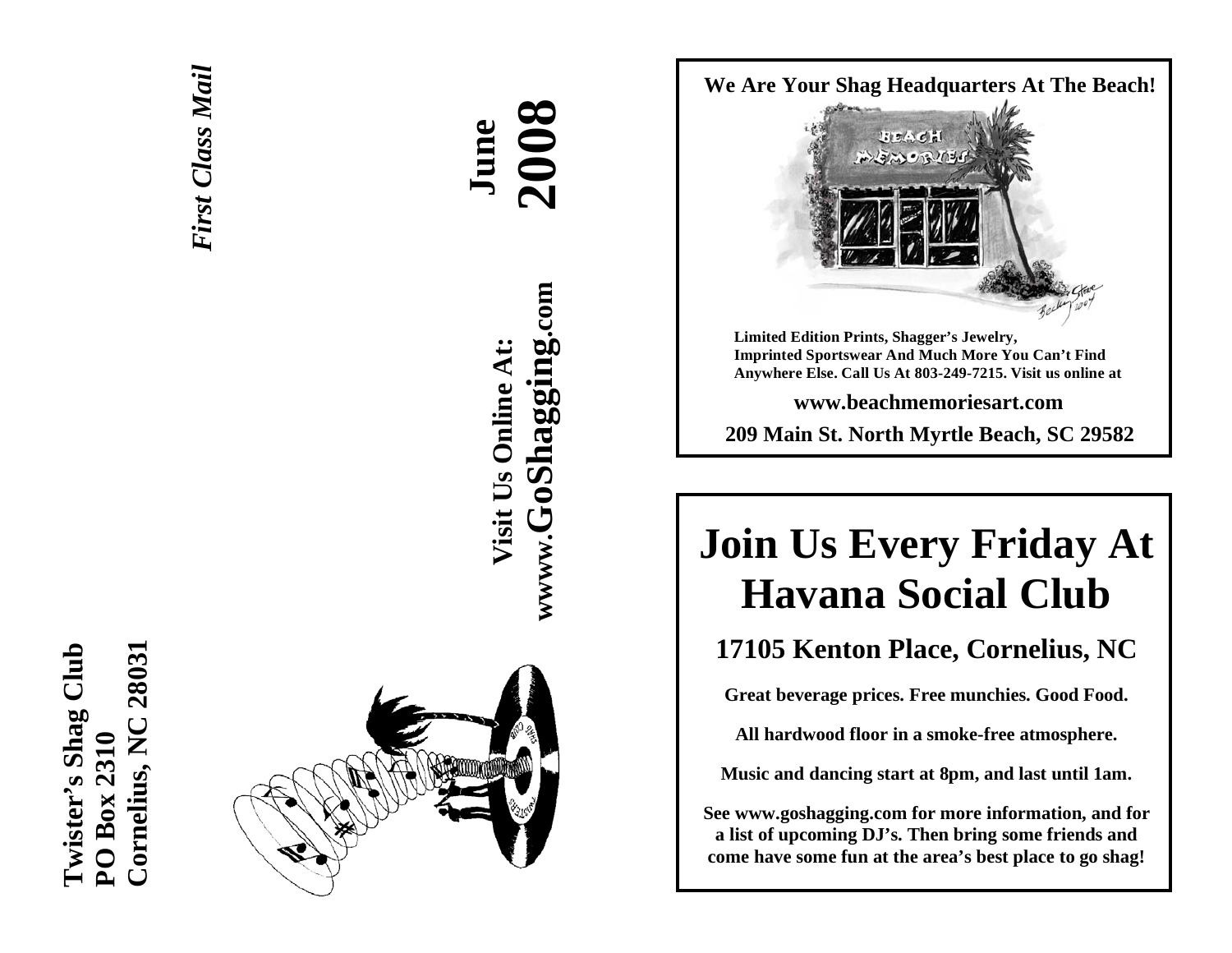# **Twister's Shag Club**

# **www.GoShagging.com**

**TSC@Goshagging.com** 

**704-892-1114 or P.O Box 2310, Cornelius, NC 28031** 

| PRESIDENT-------------(704-873-2809)------------Frankie Johnson   |  |
|-------------------------------------------------------------------|--|
| VICE-PRESIDENT----------------------------------Dianne Harrington |  |
|                                                                   |  |
|                                                                   |  |

#### **COMMITTEE CHAIRPEOPLE**

**Lesson Nights: Nancy Massengill (704-483-7779) Meet And Greet: Susan Dahl (704-528-8005) Membership: Dianne Harrington (704-873-5776) Newsletter And Publicity: Mike Rink (704-892-1114) Article Assignments: Robin Nantz (704-735-6642) New Member Spotlight: Wilma Laws (704-872-2651) Personal Messages: Vickie Allen (704-663-5653) Stamps And Labels: Lynn Bullard (704-873-4016) Upcoming Events: TBA Photo: Brian Holt (704-201-2238) Points: Sharon Abernethy (828-428-9625) Social: Dean Melton (704-262-7616) & Nancy Brody (664-6260) Sunshine: Richard Harrington (704-873-5776) Web Site: Mike Rink (704-892-1114) Fall Cyclone: TBA** 

**All info must be submitted by the 15th of the preceding month.** 

**Statements in this publication are directed to our members and should not be taken out of context by others. Also, opinions expressed by various authors may not reflect those of our club.** 

*You may re-use items in this publication as long as you credit TSC in your reprint and mail us a copy. (Use address on cover.)* 

# **The President's Letter**

Hello Fun Bunch,

I hope everyone had a great time at SOS. Too much dancing is hard on the feet, but at least I can wear my shoes again. Our parties were awesome as usual and I hear the golf outing was fun. Riding in the parade is always a hoot. I understand I have a new nickname but we won't go there.

I want to thank everyone that stayed home the first of the week and made shag lessons happen while many of us were parting. I especially want to thank Chuck and Sandra for teaching all of the classes, pulling together music and taking care of graduation.

We had a huge turnout for the first night of shag lessons. Lessons are so important to keeping this dance we love alive. Most people take lessons believing they are going to learn a dance. What they don't understand is they are being introduced to a new culture. Fortunately, the Shag is not just a dance but also a way to make new friends and experience wonderful fellowship.

June will be another busy month for us. On June  $7<sup>th</sup>$ , we will participate in the first *Local Shag Club Party* being held at Fox Den Country Club. This gives us the opportunity not just to party, but also to meet other shaggers in our area. We'll need just a few folks to help out. Please volunteer an hour of your time that day.

On June 28, we will take a bus to the *Oldies Party* at Tanglewood Park. If you have never taken a TSC bus trip, don't miss this one. I first met Walter Smith and his special shooters on a TSC bus trip many years ago. From what I remember, it was a great party!

Our next business meeting is on Tuesday, June 3 at Fat Boys. Come join us for dinner before the meeting.

See ya on the dance floor.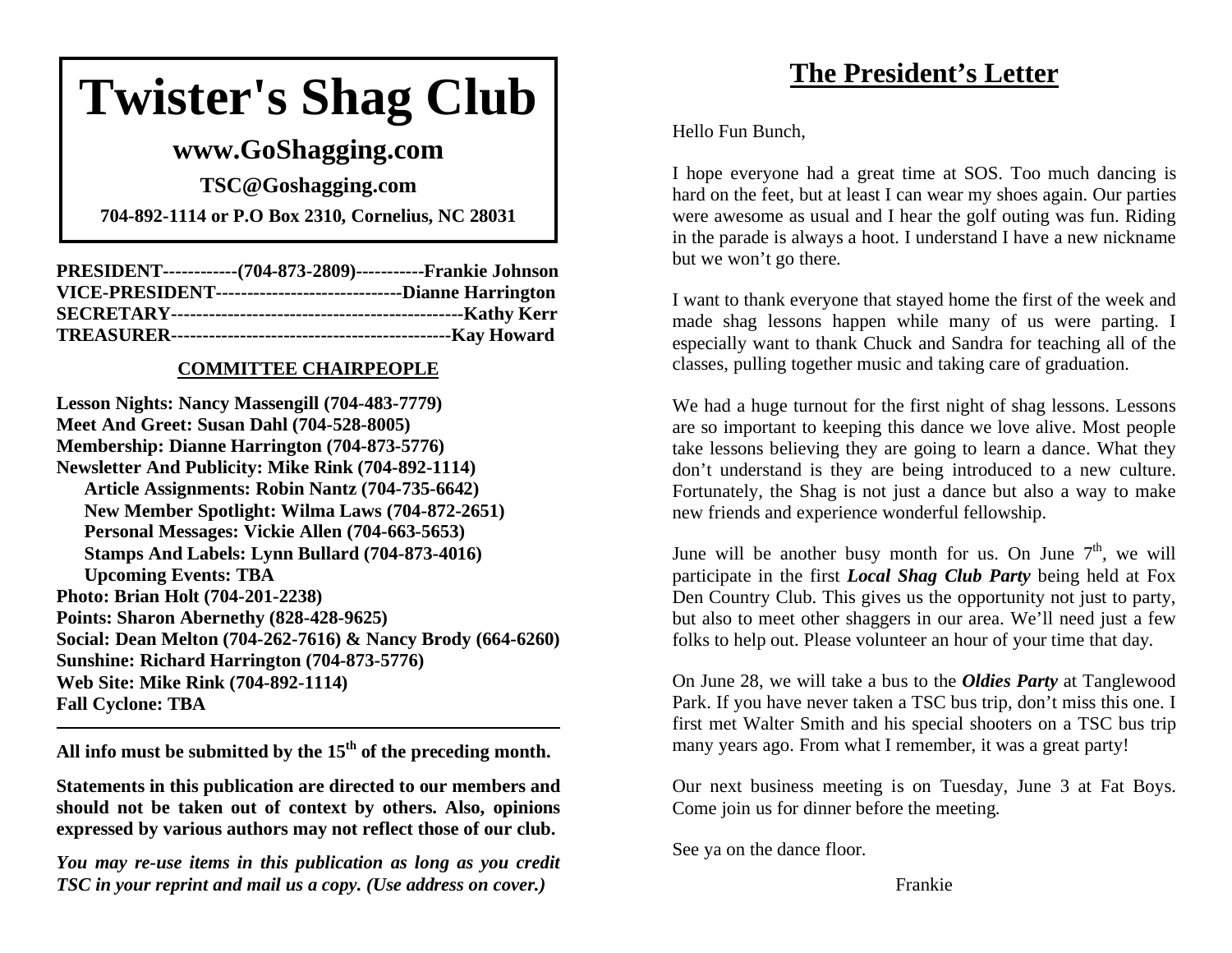# DON'T MISS THIS HISTORIC EVENT!



# **First Event Of This Type For Our Area**

Be part of area shagging history at the first ever "Local Shag Club Party" hosted by the 45 Mile Group\* on Saturday, June 7th. The party will be at the brand new Fox Den Country Club. Local DJ's including Roy Childress, Nolan Helms, Frank Price, Mike Rink, Clyde Waller and Farrell Watts will play the tunes.

Dance inside on a hardwood floor, or outside on the huge, beautiful, covered deck overlooking the golf course. Munchies will be provided. Other food will also be available. There will be a cash bar with very reasonable prices.

Admission is only \$10, And a portion of the proceeds from this event will be donated to The Ellen Taylor Foundation For Junior Shaggers! To get to Fox Den Country Club, from I-77 exit 45, go west two miles. Turn right on Clubhouse Drive (at the Mulligans Lounge sign). Lounge phone number: (704) 768-2020

*We need a few folks to work one-hour slots at registration, or helping with the raffle. We can also use a couple folks to help that afternoon with setup. (The party starts at 7pm.) Please contact Mike Rink or Frankie Johnson if you can help. Let's set a good example for other clubs by doing our part at this historic event.* 

\* Founded in mid-2007, the "45 Mile Group" is a collection of 18 shag clubs all located within a 45-mile radius circle. Representatives from these clubs have been holding meetings to encourage mutual support of each other, reduce the number of parties held on the same date, etc. This is the first time a large group of this area's clubs have co-hosted a party.

The 45 Mile Group includes: Boppers Shag Club, Charlotte Shag Club, Gaston Shaggers, High Rock Shaggers, Lake Hickory Shag Club, Lake Norman Shag Club, Lake Wylie Shag Club, Lexington Shaggers, Monroe Shag Club, Piedmont Shag Association, Rock Hill Area Shag Club, Salisbury Shag Club, Sandy Beach Shag Club, Shelby Shag Club, Statesville Shag Club, Twister's Shag Club, Winston-Salem Shag Club and York Shag Club. Others welcome!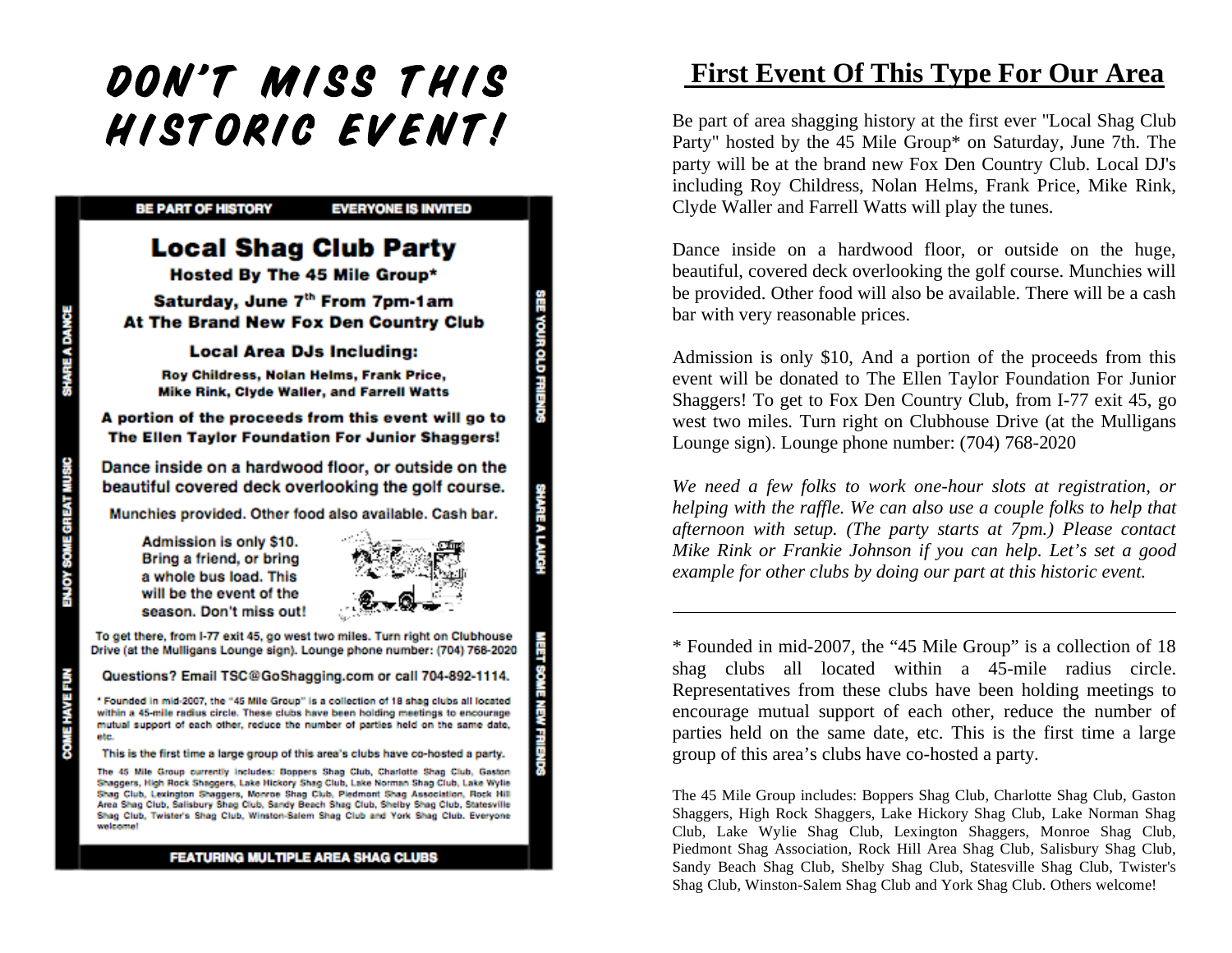# **Shag Club Meeting News**

At our last meeting, fifty six members and several guests attended. The Treasure Chest of \$56 was won by Rick Thompson.

The next business meeting will be on June  $3<sup>rd</sup>$  at Fat Boys Restaurant (I-77, exit 36) in Mooresville. Music starts at 7pm. Members are encouraged to come early and enjoy the delicious buffet. The business meeting begins at 8:00 PM.

Georgia Abernethy, Mike Barron, Debbie Blackburn, Linda Ortiz, Sal Prizzi and Teresa Spears have submitted applications to join TSC. Each will need to be at our meeting to be voted on. Come out and meet them!

Remember, you may be the next member to win if you are at the meeting this month! Plan to dance afterwards.

# **Ramona's Party … Fun, Fun, Fun!**

By Susan Dahl

Thank you, thank you, thank you to everyone who helped with the party, brought food, donated to the DJ and/or cancer society, or just attended and had a blast! What a great time! Sorry any of you had to miss it, and I am sure you are sorry, too.

A special "thanks" to Mike for the super flyer, to Donna Hord for organizing the food and to all who brought such a good variety of delicious dishes. Of course Clyde played the best tunes. Also, another special thanks to Mary Frawley, (who had a previous engagement), but gave us a generous donation towards some food supplies and decorations.

I hope Ramona was looking down and enjoying every minute of it. She would have been happy to see all her friends from Charlotte, Salisbury, Statesville, North Wilkesboro, Hickory, Hendersonville, Kannapolis, Concord, Virginia, Twister's, etc., etc., etc.

We loved every minute of it, girlfriend!

# **Don't Miss The Bus Trip!**



**On Saturday, June 28th TSC members and guests are invited to join us for a bus trip to the Winston-Salem Shag Club's Oldies Party. Dress the part if you like.** 

**This year the party will be at Tanglewood Park. It's bigger (and closer for us) than the facility they have used previously.** 

**It's only \$15 (total) for the trip and party for TSC members, \$20 for guests. BYOB or bottle. They'll provide lots of food and setups.** 

**The TSC Social Committee promises soft drinks and water on the bus. Some of our members and guests always seem to bring a few goodies (jello, etc.) to share. Feel free to bring something!** 

**The ride to Winston-Salem is an easy one. The bus will leave from I-77, exit 28 at the bank in front of the former Holiday Inn at 5pm sharp. It will pick up at Fat Boys at exit 36 at 5:10. And, at JR's at exit 50 at 5:30. The bus will leave Winston at 11:30pm, so you can be back early.** 

**We've always have a lot of interest in this event. You can pay in advance to reserve your spot. But even if you find out at the last minute that you can go, join us. If you need more information or have questions, call Mike at 704-892-1114.**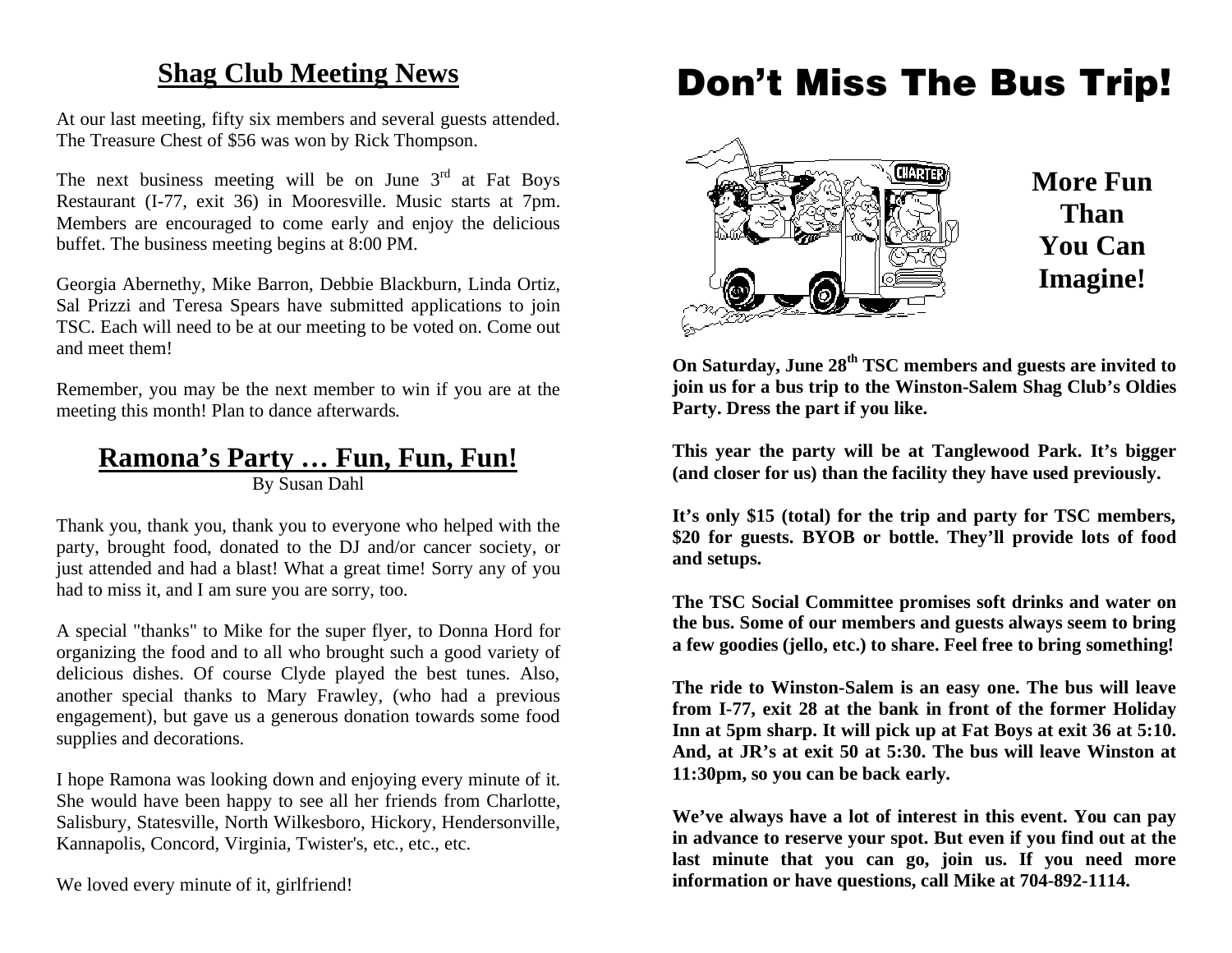# **New Member Profiles**

By Tommy & Wilma Laws

New Member Profile: Welcome to TSC Tony and Brenda Weisner.

Hobbies: (His) reading, electronics (Hers) reading, crafts (knitting, crocheting, scrapbooking, sewing, etc. Tony and Brenda have taken dance lessons over the years, most recently with Twisters. They have always enjoyed dancing and years ago were charter members of the Spinning Moors, a Western Square Dance club.

They first heard about Twister's from their friends (Rees, Nancy, Randy and others) who were taking lessons when TSC held them at the Holiday Inn in Cornelius. So they decided to join them in lessons, and from there decided to become members and join in TSC's fun activities.

Tony and Brenda are both retired teachers. Tony taught math for 32 years in Iredell Co., Key West, FL and Mecklenburg Co. He is also a retired tobacco farmer from North Iredell County. Yes, he had two full time jobs! Brenda taught 4-6th grade, all subjects. They both love retirement and wonder how they ever worked and got everything else done! They love to travel in their motor home and have visited most of the U.S. and parts of Canada. They leave their long trips for the winter months to get away from the cold weather. Since they are retired they can go to SOS and spend the whole week, which they have found to be lots of fun. They have two daughters, one being a speech teacher, and the other a nurse, and four grandchildren.

#### New Member Profile: Raymond A. Clark

Welcome to Twister's Raymond! He lives in the Mocksville area and has been dancing for forty plus years! He recently had some knee surgery and one of his goals was to get back to dancing as soon as possible (this also helped with his physical therapy).

He enjoys hunting, fishing, golf, shooting sports, and dancing.

Raymond has instructed firearms and unarmed self defense for the Department of Corrections, and Sheriff & Police Departments for over 30 years, and helped in identifying gang members entering the prison system. He is also a Hunter Education Instructor for the NC Wildlife Commission, and a "Refuse to be a Victim" Instructor for the NRA. He has been to several of the Twisters Fall Cyclones and enjoys the camaraderie with the Twisters members. He has found them to be a friendly group that makes him feel welcome. Raymond is also a member of the Winston Salem Shag Club.

#### **Record Crowd At Havana Social Club** By Roger Hammond

I had missed the SOS kickoff party at Havana the week before because I had some sort of stomach virus. So I was ready to dance a little. Even though it was the first Friday of SOS, I had heard through the grapevine that not everyone was going down the first weekend. So I figured there should be more than a few there that night. I got there a little after nine and paid my \$3.

I peered around from behind that divider at the door and did a double take! The place was empty! No, wait… there were four lonely souls sitting and waving from a table near the back; Charley and Iris, Jamie and Patty. There was the expected "where is everybody" conversation. Then Howard showed up. At that point I might have decided to try some other place but I had invited a couple of friends from out of town and couldn't very well run off.

My friends showed up, Janet and Greg, and then things started to happen. Greg likes to dance with every woman in the place, including the bartenders. He got things rolling. The DJ was able to zero in pretty quickly on what music we wanted to dance to and he kept us all out on the dance floor. So, all in all, I really did have a fun time, danced more than I usually do, and will never forget that I was there at that historical event, "the lowest turnout ever recorded at the Havana".

Thank goodness the crowds are back to normal, now!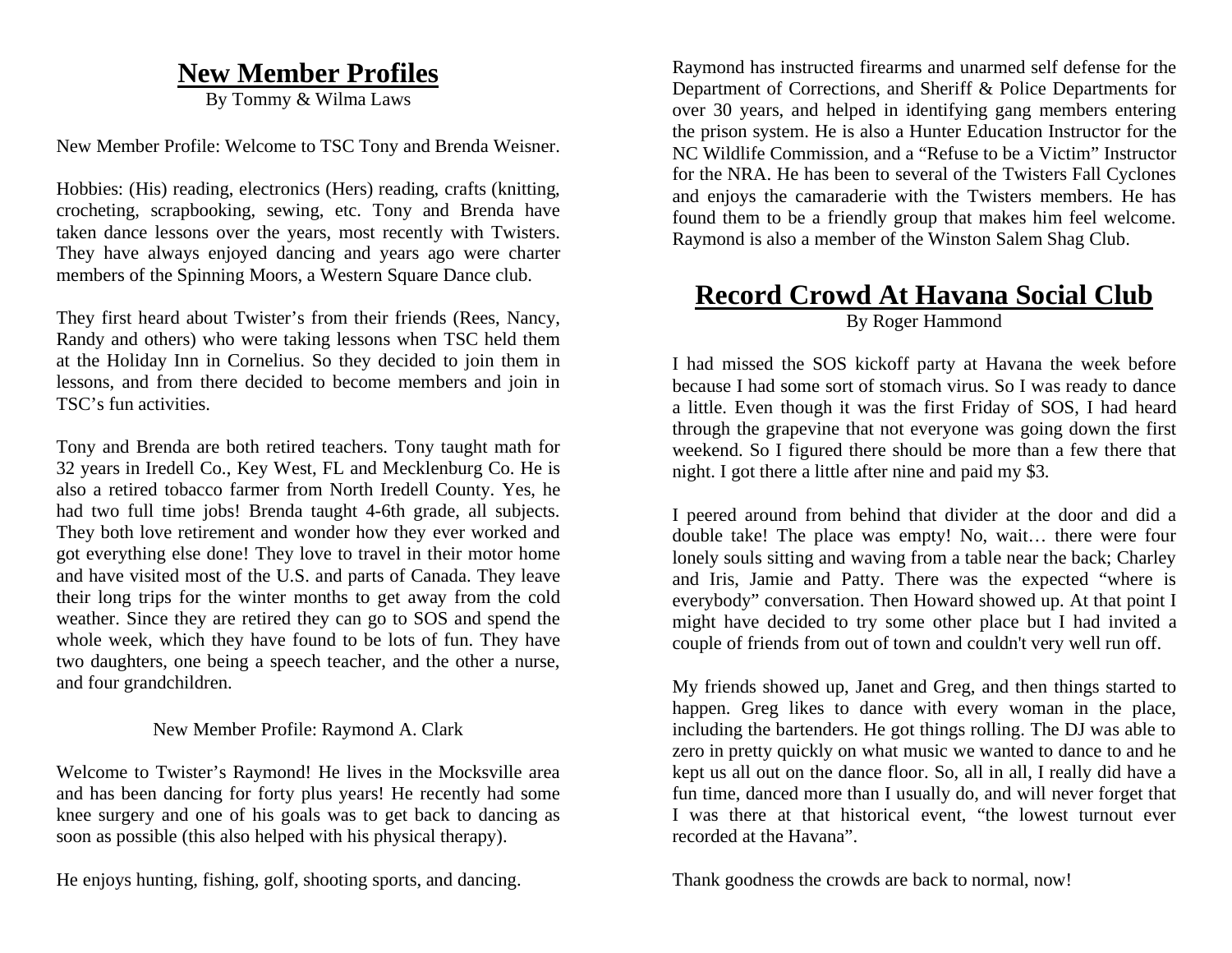#### **Dance Lessons**

By Nancy Massengill

We had graduation for our last set of dance lessons on April 22. On that night we had 26 in Beginner I, 10 in Beginner II, and 3 in III present. A big thank you to Chuck and Sandra for taking care of the details; music, lessons, announcements and the door prizes.

I know that we have gained several applications for membership from this group of students.

The following people won door prizes that night: Marcia Long, Nona Ferguson, Blair Williams, Al Keir, Jordan Justus, Chris Williams, Clay Smith, Robert Wright, John Leary and Kathy Kerr. Thank you to all TSC members who helped during those lessons.

On Tuesday April 29, we did line dance lessons. Since our Kathy Thompson had been under the weather, Al Keir was dance instructor. We had 25 folks being instructed in the Cupid Shuffle and the Tush Push. I believe that they all had a good time. Thanks Eddie for the music. And thanks to those folks who knew the dance and helped fill in the lines so everyone could see.

*The next Graduation night for lessons will be on Tuesday, June 24. Come on out and help promote our dance and gain some members.*

Ouor current dance class started on May 13. We registered 97 for Beginner I, 15 for Beginner II, and 9 for Beginner III.

All members of the Dance Committee are encouraged to come out on Tuesday nights to Fat Boys to help with the lessons (i.e., setting up the room, assisting by being a partner during the lessons or putting the room back in order). We need a number of volunteers to participate in the lessons by scattering through the group to help demonstrate the steps, too. Guys, there are far more ladies in this Beginner I set than there are men, so we especially need you to help during lessons by partnering with these ladies. We want to make our lessons valuable to our students. Thanks to all of you who have been helping. Come on out. We have a great time.

# **10th Annual Deep Fried Party Saturday, June 21, Noon - 10pm**

(Dinner At 6pm)

**DJ's Mike Felts, Nolan Helms & Mike Rink start around 4pm.** 

#### **Special Features:**

3 DJ's, Dance Floor, Boating, Swimming, Lots Of Food And Snacks

#### **Menu Includes Items Like:**

Fried Fish, Chicken, Steak, Alligator And Various Contributions From A Variety From Our Guests

#### **Things To Bring:**

Chair, Towel, Swimsuit, Sunscreen, Hat, Sunglasses Adult Beverages And Coolers

Bring a side dish, dessert or a snack item... and a smile!

Please park with consideration to other properties and try not to block the road. We know it's always difficult to find a good place!

This party is, in part, a benefit for Habitat for Humanity. There will be a collection of donations to contribute to this cause. Thrivant financial will match all of the contributions collected that day!

Richard and Dianne look forward to seeing you there and hope you have lots of fun and relaxation! To get there from I-77, exit 36, go West for 2.1 miles. Turn RIGHT onto Perth Road. Go 5.9 miles. Turn LEFT onto State Park Road. Go 1.3 miles. Turn LEFT onto Morrison Farm Rd. Go 1.1 miles. Turn LEFT onto Stillwater Rd. Go 6/10 mile. Turn LEFT onto 114 Patio Lane (Concrete Drive).

704-528-6445 or 704-873-5776 or email rharring@bellsouth.net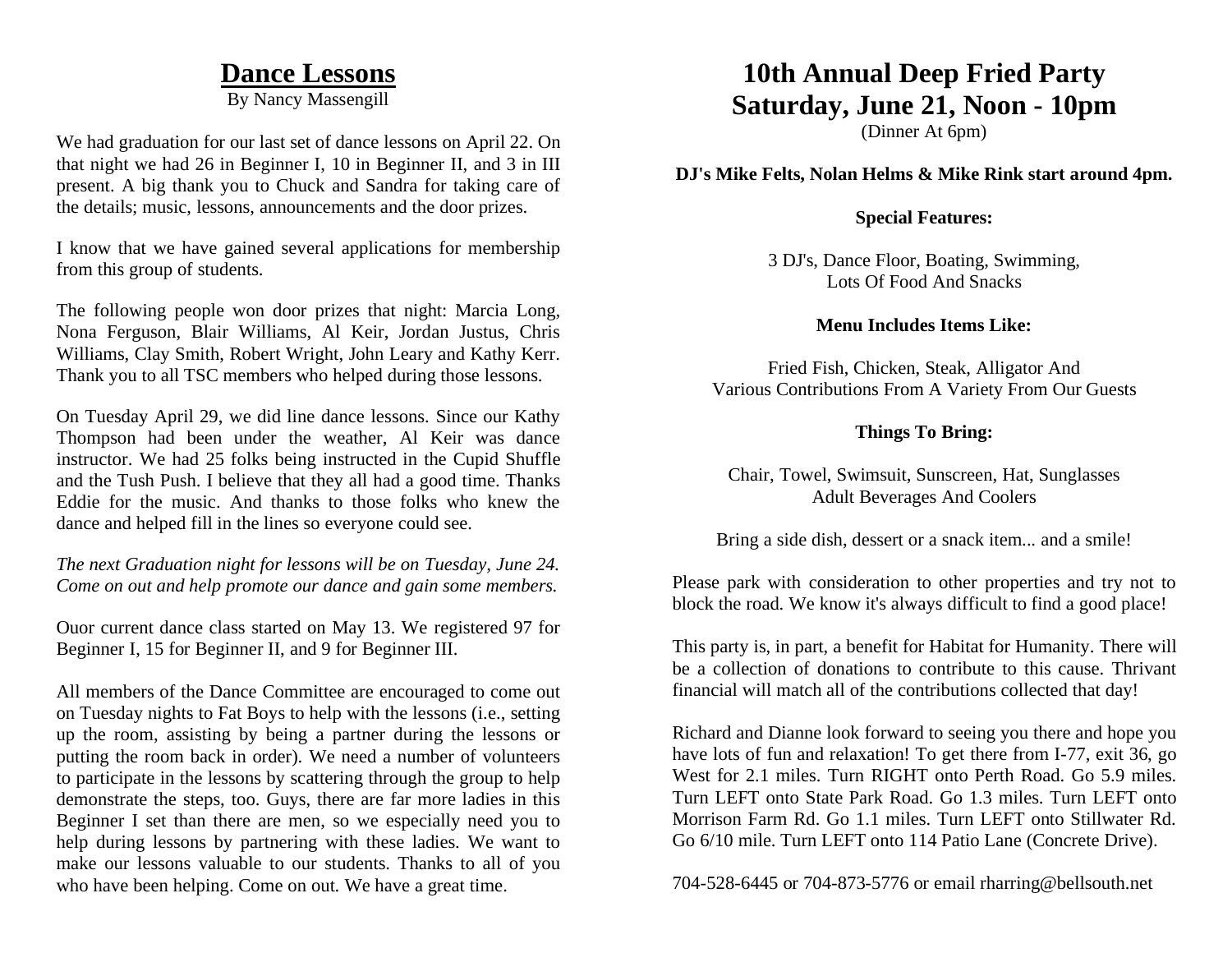#### **Golf by Any Other Name**

By Nancy Massengill

On Saturday, May 17, Wayland and I participated in the spring golf outing held this time at Fox Den. Wow. Can I say I like Captain's Choice? I am only an occasional golfer. I don't hit the ball far, but it usually goes pretty straight (unless there is a goose around to distract me—we have a love/hate relationship at best). In captain's choice I was soon to learn that my short shots are sometimes better than those long shots, especially if mine is in the fairway and theirs are not to be found.

We enjoyed our outing with Al and Phyllis Brown's son-in-law and grandson quite immensely. Unfortunately Wayland could not stay for the cookout, so I whisked him back to Huntersville to meet his brother-in-law to go to the All Star Race, while I came back for the cookout and door prizes.

I look forward to the next golf outing. I can truly say that I am up to Captain's Choice. I think next time I will go to the putting green instead of the driving range before we golf. It is going to take tooooooo long for me to get a great distance on my drives. Perhaps accuracy is the better tool. Fun I have no problem with.

# **Facts For Wine Lovers**

From Robin Nantz

\* A bottle of wine is 86% water.

- \* More acres of grapes are planted than any other fruit crop in the world.
- \* 5 bottles of wine produced annually from one grape vine.
- \* There are 240 bottles of wine in a barrel
- \* 5,500 bottles of wine produced annually from an acre of grapevines.

# **TSC Golf and Party at Fox Den**

By Peggy Cavin

Wow! What more can we do to make our golf outings any better? This past one was the best yet. Not only did we get to play a nice course but also we were able to party afterwards at the newly built clubhouse. This facility was just made for parties with their huge outside veranda, inside restaurant and bar complete with a nice hardwood floor. Since we will again be there for the big Local Shag Club Party, this event just gave our members a taste of what is to come June 7th. (Don't miss it!)

There were 40 golfers to play a captain's choice and at least 70 members that signed up for the hot dogs and hamburgers, music and dancing after the golf. The socializing ended a perfect day.

The weather could not have been more cooperative. It was gorgeous with temps in the high 70's and plenty of sunshine. The golfers start times were from 11:30 A.M. right up until 1 PM with ten eager teams to go out and win!

Photographers Leigh Ann and Teresa had a time taking pictures of all the golfers that day. I think we saw them only twice. It takes time to follow all those golfers up and over the hills and through the woods to catch that perfect shot and all those "birdies". They caught some pretty good swings, too. I've seen the pictures! Thanks ladies for following us so that we can see proof that we are indeed the great golfers we think we are. I will admit that we are not all Tiger Woods nor do we dress the part but we do have fun.

Thanks to all who helped out. When is our next outing? I'm ready!

# **TSC Golf Outing Honors**

Men's Longest Drive: Jeff Wyatt Men's Closes To The Pin: Tommy Laws Ladies Longest Drive: Nancy Fraser Ladies Closest To The Pin: Teresa Spears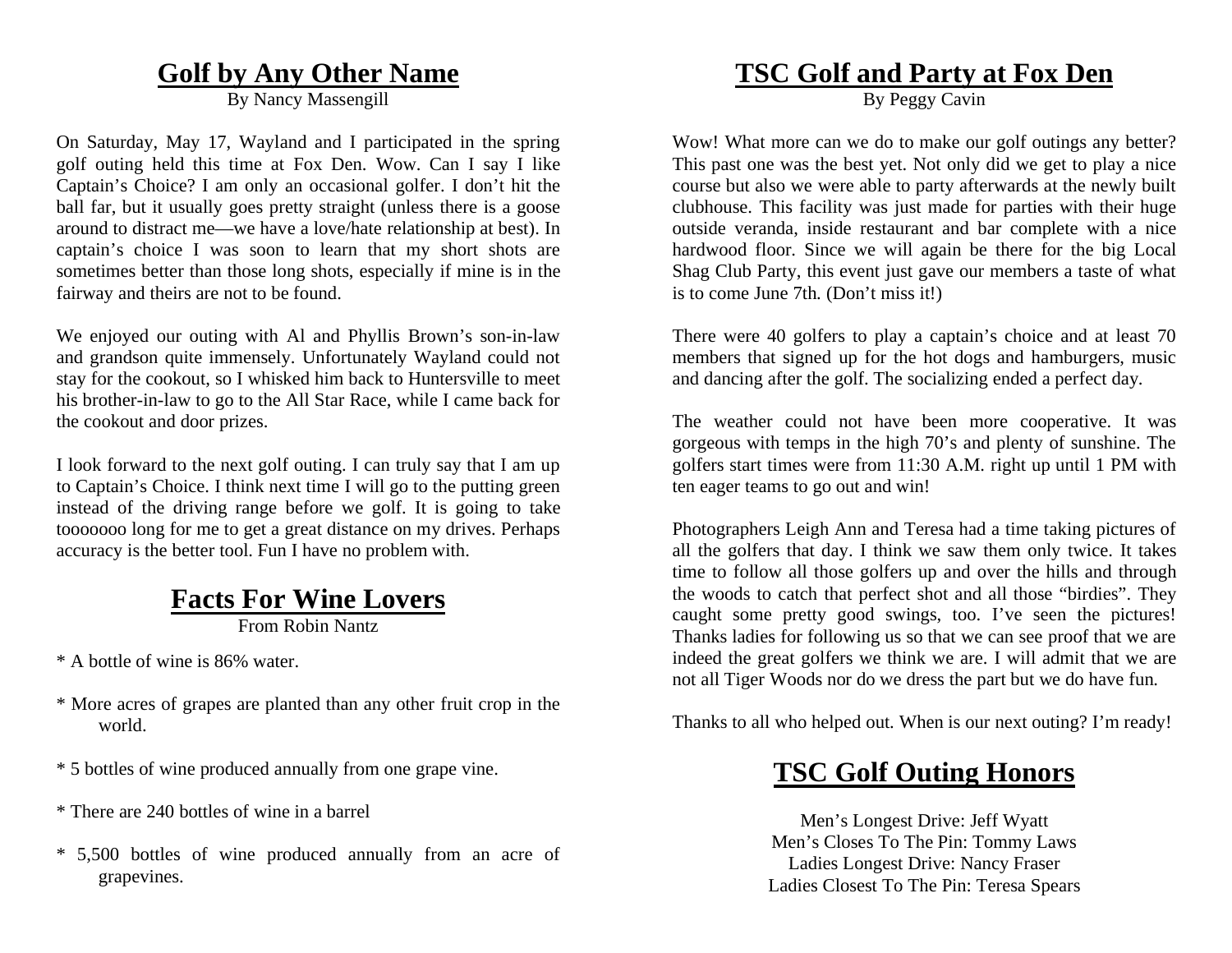# **Beckley Party Gets Unexpected Visitors**

Authorities report that the Mountain Boogie Walk party hosted by our friends in Beckley Area Shag Club was impacted by a group of late night "crashers" on the second day of their annual event.

At approximately 11pm, club Vice President Karen Callahan suddenly screamed, "Oh my gosh" and immediately summoned President Jim Hern to the front door to handle some individuals who were, "at the entrance causing problems".

However, instead of throwing the "crashers" out, Hern was soon kissing all four of the newcomers! (Did Dale see that?)

Perhaps his change in attitude had something to do with the  $2\frac{1}{2}$ gallons of shooter mix the "crashers" used to bribe their way into the event. Whatever it was, a bond was obvious.

Moments later one of the "crashers" was in the DJ booth asking Jim Hern, Karen Callahan, and Charlie Cline to come forward. At that point the visitor presented the three with a plaque reading: Congratulations Beckley Area Shag Club for another successful Mountain Boogie Walk. There was a big TSC logo, and under that was: From your Fun Bunch friends in Twister's Shag Club.

Hours later, Karen Callahan and the surprise visitors were the only ones left. When it was noted that the guests names were not in the registration records, the document was corrected to include, "Two Shagging Icons and two hanger ons…"

Authorities may still be investigating this night of fun in Beckley!

**Don't forget that the first Friday of every month is when we celebrate member birthdays at Havana.** 

**Come out and share warm wishes with your friends, and help them celebrate their special day!** 

#### **One Friday Evening At Havana**

By Queenie Siege

Geoff (Sparky) and I (Queenie), along with Pat (Daisy) and Irby (Bernie) Bouknight, Beverly (Dixie) and Charles (Cowboy) Munday met for supper. (I would say "dinner", but we met at the K&W, so it doesn't qualify as "dinner".) on a recent Friday evening (5/16/08). It was for Cowboy's birthday. While the dining experience was superb, we knew we needed to top the evening off with dancing! We went straight to Galway Hooker for some liquid libations and then on to Havana. The DJ was our very own, lovable Wilkie Wonka or maybe that is Whaley… I'm not sure! Anyway, he's the one with the red hat! We love him. He is so funny! He calls Daisy & I "Cookie and Cupcake"!

The minute we walked in, Willie started playing songs that we all love. He always plays for the crowd! We danced so much my sciatic nerve was giving me a real hissy fit all night and the next day! We even did the Cupid Shuffle; Mike's favorite song and line dance! We ended the night with "Sham-A-Lama"… not really shagging, but just out there having fun!

We had a great time! I really can't remember when we went out to meet any of the Twister's crowd and didn't have a good time! There are so many new faces and they are doing great shagging!

It was great seeing Sharon and Edward. Sharon…you look great… and you are always so happy!

Thanks Twister's Shag Club for always making me smile!

**Don't forget that the first Friday of every month is when we celebrate member birthdays at Havana.** 

**Come out and share warm wishes with your friends, and help them celebrate their special day!**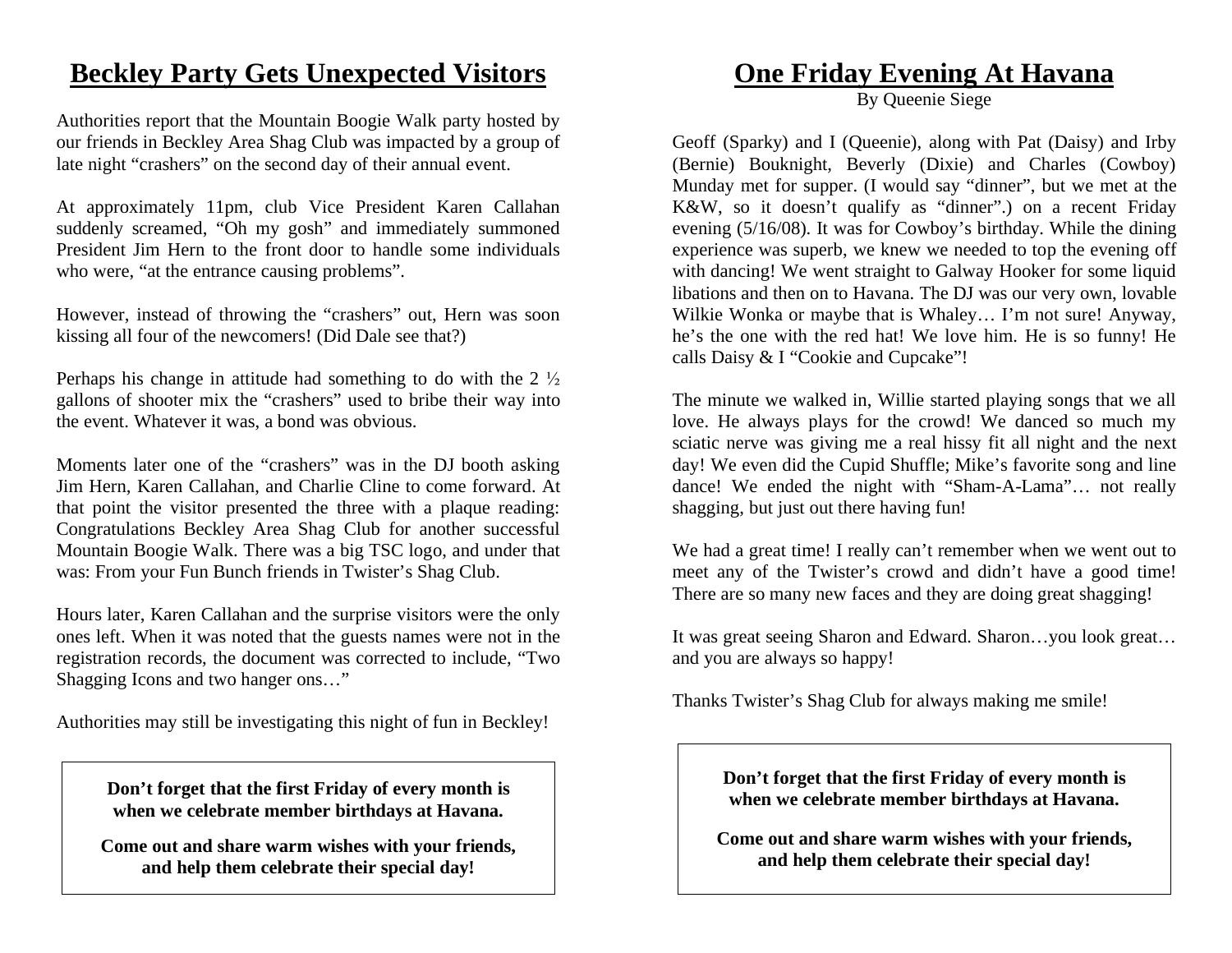# **What's Happening In The Shag World**

#### **GoShagging.com Has More Items And Details!**

*Note: Party flyers & club mail can be viewed at monthly meetings.* 

May 31: 5th Sat. Bash in Rock Hill at the VFW, 732 W. Main St. \$10. DJ Clyde Waller. shagdeb@comporium.net or 803-366-2901

**June 3: TSC Meeting. Social 7pm, Meeting 8pm.** 

**June 7: The first ever "Local Shag Club Party" at Fox Den Country Club. \$10. DJ's Roy Childress, Nolan Helms, Frank Price, Mike Rink, Clyde Waller, and Farrell Watts. A portion of the proceeds from this event will be donated to The Ellen Taylor Foundation For Junior Shaggers! 704-892-1114 or visit www.goshagging.com for more info. To get to Fox Den Country Club, from I-77 exit 45, go west two miles. Turn right on Clubhouse Drive (at the Mulligan's Lounge sign). Lounge phone number: (704) 768-2020.** 

June 8: Junior SOS Kickoff at Lynns from 4-7pm. All juniors are welcome. Call 704-784-2758 or 803-222-4317 for more info.

June 12-15: Sand Gnat Shag-A-Ganza in Jekyll Island hosted by Golden Isles Shag Club. \$60. DJs Paul Spaulding, Murl Augustine and Mike Harding. 912-266-7871 or shagdancers@bellsouth.net

June 14: Monthly party hosted by Sandy Beach Shag Club. \$7. DJ Ed Timberlake. 828-438-8906 or rsmorley55@hotmail.com

June 14: Father's Day Dance hosted by Monroe Shag Club. \$5. DJ Farrell Watts. 704-764-8808 or webmaster@monroeshagclub.com

June 14: Monthly party hosted by Gaston Shaggers. \$6. 704-827- 1770 or email patsyfuller@carolina.rr.com.

June 14: Burlington Shag Club Annual Hawaiian Luau \$5. DJ Jim Waye. 919-563-9269 or windmill@triad.rr.com.

June 14: Monthly party hosted by Brushy Mountain Shag Club. \$6. DJ Roy Childress. 336-838-4144 or hauser013@aol.com.

June 20-22 Shaggin' on the Boulevard by Charleston Area Shag Society. \$45. DJs Larry Edwards & Eddie Teeter. 304-744-2388

June 21: Deep Fried Party at the Harringtons. Details in this issue.

June 21- Boone Shag Club's Boogie to Boone. \$25-\$30. DJs Larry Calhoun & Gene Hensley. 828-7736246 or caweathers@msn.com.

June 21: Lancaster Shag Club's Jivin June Jam. \$25. DJ's Gene Sistare and Ray Scott. double\_517@yahoo.com or 803-286-5694

#### **June 28: Bus Trip to the Oldies Party At Tanglewood Park. \$15 for members, \$20 for guests. DJ Roy Childress. See article in this newsletter for more information.**

July 11 - 13: ACSC Summer Workshop in Greenville, SC. Hosted by the Carolina Shag Club. \$60. DJs Jack Moore, John Wilson, Billy Waldrep. 864-244-3907 or email ransmith27@aol.com.

July 12: Monroe Shag Club's Red, White & Blue Dance. \$5 DJ Eddie Thompson. 764-8808 or webmaster@monroeshagclub.com.

July 17-20: Junior SOS at Ocean Drive. TSC sponsors the Junior Shag Association, and Mike Rink will DJ at Ducks that Saturday night. Don't miss the fun, and a chance to see the next generation of shaggers having fun and learning our dance.

**July 26: TSC's Turntable Treasures Vinyl Party & Fundraiser. More details to be announced, soon.** 

**Aug 9: Frozen Fantasy Party hosted by TSC. Details coming.** 

**Sept 5: TSC's SOS Kickoff Party at Havana** 

**Sept 12-21: SOS Fall Migration.** 

**Oct 11: TSC's Lake Cruise** 

**Nov 7-9: The Fall Cyclone. More info on www.goshagging.com** 

**Dec 31: TSC's New Year's Eve Party. Details to be announced.**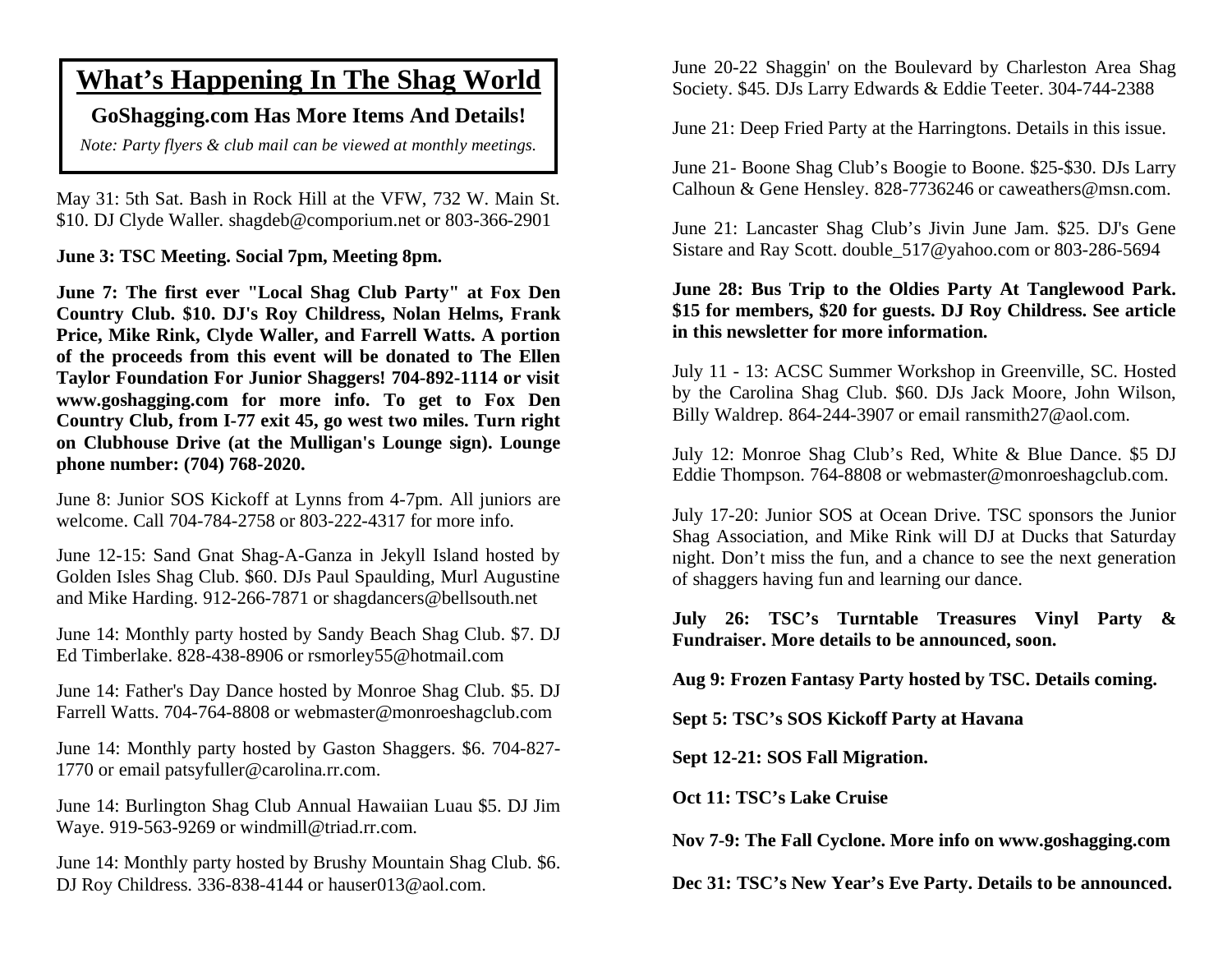# **This Month's Birthdays**

| Lawren Montgomery | 06/03 |  | Audrey Brock    | 06/18 |
|-------------------|-------|--|-----------------|-------|
| Chuck Willingham  | 06/04 |  | Marvin Chapman  | 06/19 |
| Pam Rink          | 06/06 |  | Khris Sloop     | 06/24 |
| Mary Jo Ridgeway  | 06/07 |  | Jennifer Finney | 06/27 |
| Jim Ridgeway      | 06/12 |  | Beverly Rowse   | 06/27 |
| Debbie Green      | 06/13 |  | Milly Humphrey  | 06/29 |
| Iris Binder       | 06/17 |  | Warren Moretz   | 06/29 |

# **Next Month's Birthdays**

| Wayland Massengill | 07/01 |  | Eddie Teeter   | 07/12 |
|--------------------|-------|--|----------------|-------|
| Geoff Siege        | 07/03 |  | Arnold Hatley  | 07/17 |
| Stephanie Fields   | 07/06 |  | Linda Ortiz    | 07/20 |
| James Thorndyke    | 07/07 |  | Jimmy Melton   | 07/24 |
| Brad Johnson       | 07/08 |  | Dick Bigham    | 07/26 |
| Donna Hord         | 07/10 |  | Dennis Johnson | 07/26 |
| Marcia Long        | 07/11 |  | Dean Yancey    | 07/30 |

**Happy Anniversary to my wonderful husband! Happy Father's Day to a terrific father, too. You are the best. If you could shag, you'd be perfect. Get better soon. Love, Iris** 

**Happy Anniversary Iris I hope the next 44 years are as good as the last 44. Love, Charlie** 

**Congratulations to Nancy Massengill and her bowling team for posting the highest score thus far in the Division 2 league, a 2,644, in Canton Michigan. Guess everyone will want you on their team at the next TSC bowling party!** 

**Happy Birthday Chuck Remember, growing old is mandatory. Growing up is optional. Boy oh boy are we having fun! Love, Sandra** 

> **Happy Birthday Iris You keep getting better! Love, Charlie**

# **Just For A Laugh Or Two**

Warren Moretz… veterinarian mainly for small animals due to always losing wrestling matches with horses and cattle. I learn something from my clients and patients almost on a daily basis. I will share some items and topics in upcoming newsletters. I found this one on my board at the office

Dog For Sale! Free to a good home Excellent guard dog Owner can't afford to feed him anymore, as there are no more thieves, murderers, or molesters left in the neighborhood for him to eat. Most of them knew him as "HOLY S\_\_\_"!

If you can start the day without caffeine or pep pills...

If you can be cheerful, ignoring aches and pains...

If you can take criticism and blame without resentment...

If you can relax without liquor...

If you can sleep without the aid of drugs...

If you can eat the same food every day, and be grateful for it...

If you can do all these things… you are probably the family dog.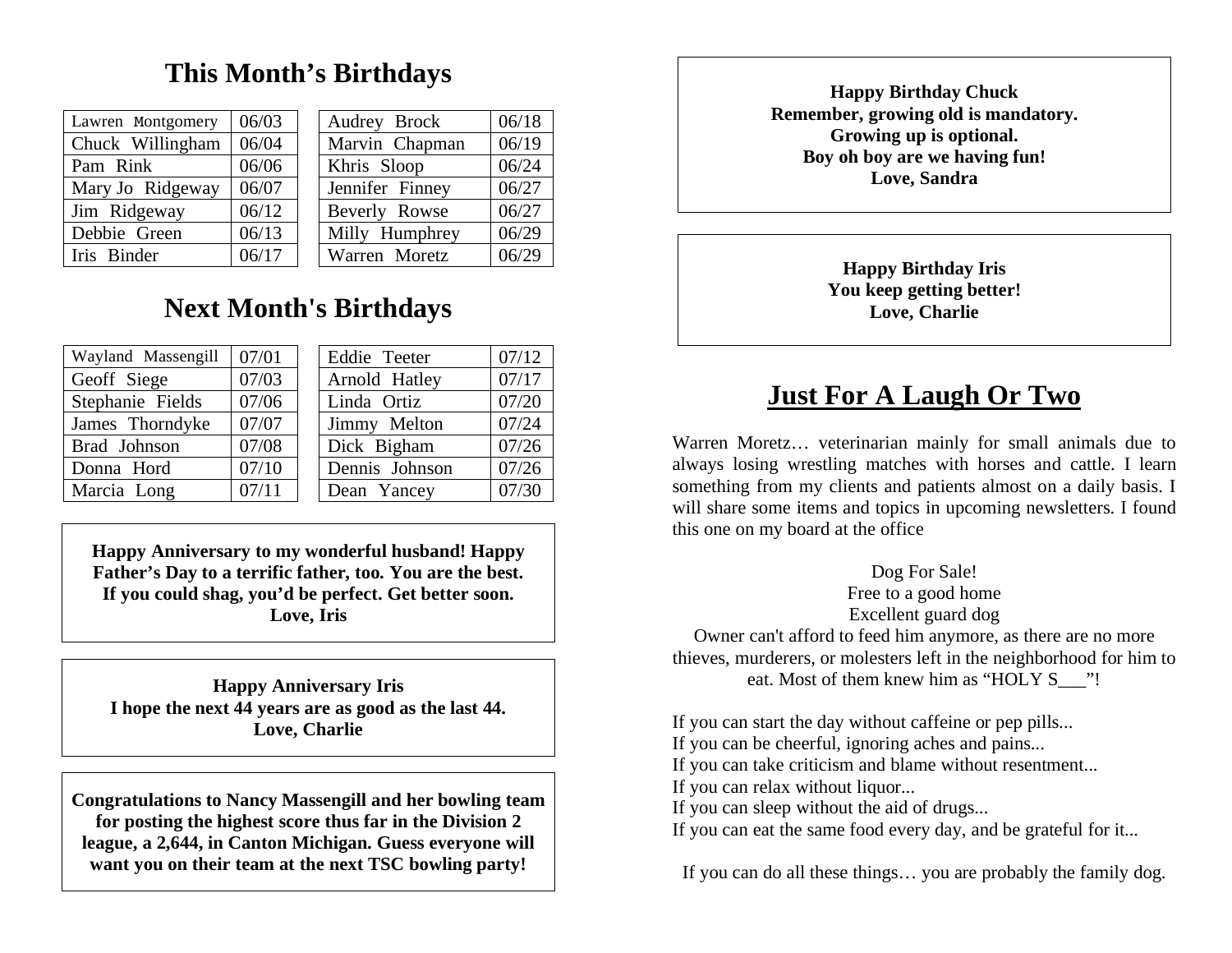### **Queenie's Medical Moments**

By Queenie Siege, RN

Ok, raise your hand if you go to the doctor every year for a wellness checkup! I don't see very many hands… especially Geoff Siege! He is "Mad Geoff" because I asked him to go to the doctor!

Maybe a better question would be, "Do you even know that you need to go for a wellness check-up every year?" This check-up could help you to identify any medical condition even before the symptoms appear!

I know you don't always think of going to the doctor as the most pleasant experience, but it could save your life!

For some reason, most people are not receiving education on the preventative measures they can take. Many times problems can arise out of nowhere! Don't wait until they can't be "fixed" in a simple way. We need to become proactive and take our health into our own hands! Remember, just because you ignore it, doesn't mean it will go away!

- -See a doctor on a regular basis!
- -Find a doctor you trust and like!
- -Make an appointment annually or when you identify a problem!
- -Write down questions all year that you need answered!
- -Ask if you don't understand something they tell you!
- -Make up your mind to take care of yourself!

If you have any questions about this, just call 1-800-ASK QUEENIE. Actually, it is 704-798-6165. If I don't know the answer, I'll keep looking until I find it!

This message is in loving memory of our dancing friend, Ramona and my cut up, laugh at everything dad! If they could tell you one thing to do here on earth, it would be to take care of yourself and enjoy life to the fullest! Ok, that's two things, but you know what I mean! Bless our hearts. We need to laugh a lot!

# **Ellen's Basic Workshop At SOS**

By Jennifer Finney

We decided to join Ellen Taylor for her workshop on the first Saturday of SOS. There were maybe twenty people so the dance floor wasn't too crowded. Ellen is intimidating at first but has a way of making you laugh and feel at ease. Frankie was helping her and the ladies with the girl's steps.

John and I both agreed no matter how many lessons you've had, it's always a good idea to work on your basic steps. Several things that Ellen taught stuck out to us:

- Don't bounce when you dance. (I had a problem with that because I use to swing dance)
- Don't take a huge rock step. (John and I need to work on that)
- Take small steps especially in your pivot turn.
- Men, don't bruise the ladies hand with your thumb.

There was so much more she taught. It was a great workshop!

# **Another great SOS.**

By Charlie Binder

We were fortunate enough to have shared a condo with Brian, Leigh Ann, Kathy and Roger for the last half of the week. The weather was terrific and the beach was certainly inviting.

Although I couldn't do much dancing or golfing (recovering from knee surgery) I certainly enjoyed the shooter party, the tea party, the good music, and the camaraderie with "The Fun Bunch".

We especially enjoyed sharing homemade lasagna and some nice red Italian wine with a large group of Twister's folks in the Ocean Bay Club. Sharing a condo with friends is the best way to enjoy SOS. Not only does it make housing very affordable, but you get to know your roommates much better and have fun with them.

We're looking forward to more fun & lots of dancing at Fall SOS.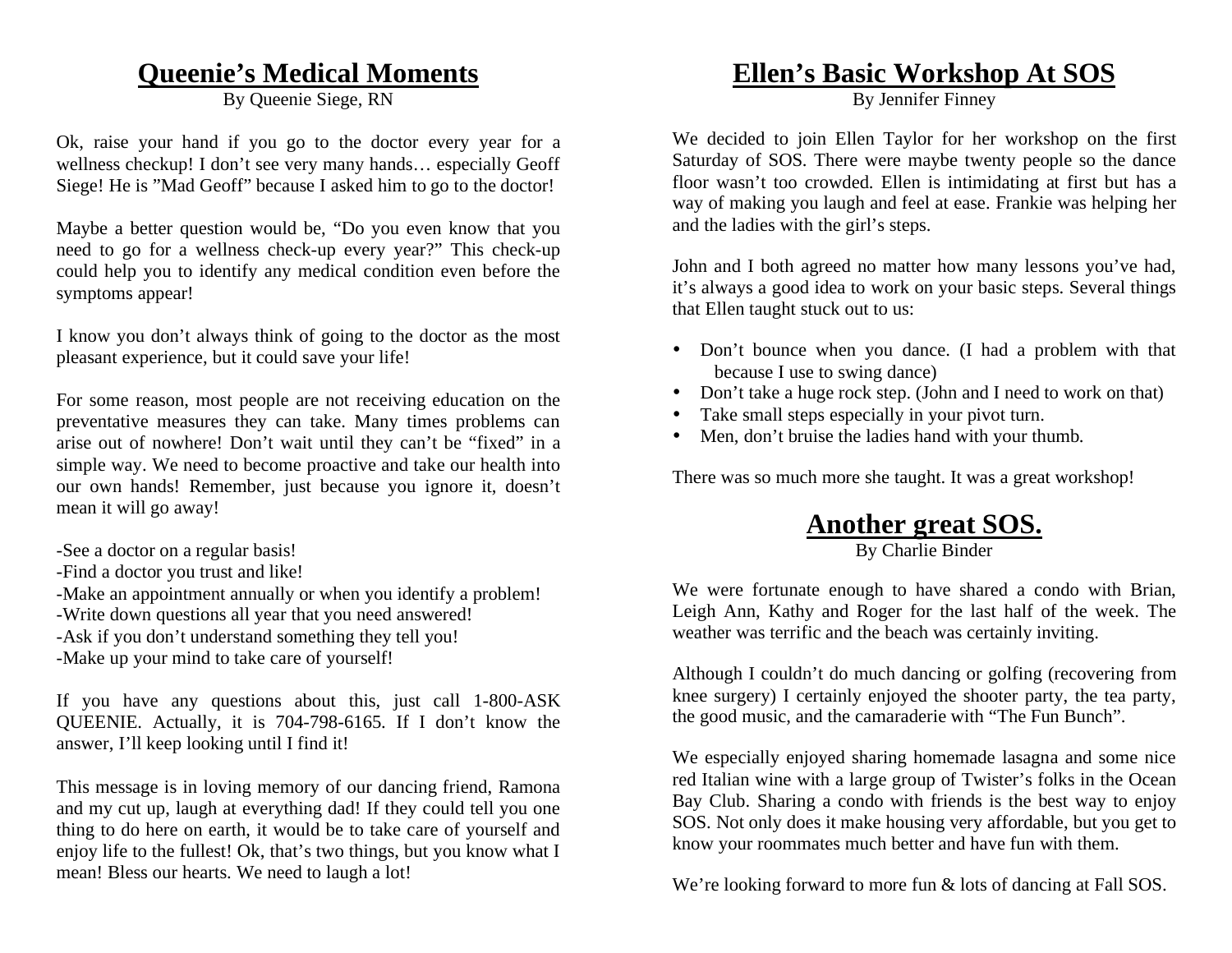# **Group Therapy**

By Pat Bouknight

What is Group Therapy? Group Therapy is when approximately 6- 10 individuals meet at a vineyard with a bottle of wine and decide what they want to talk about.

Why is Group Therapy helpful? People come together and interact freely with each other to develop new ways of relating to people. As group members begin to feel more comfortable, you will be able to speak more freely. This totally depends on the amount of wine consumed.

This is what a group of ladies did at SOS while the golfers had their own group therapy. A trip to Silver Coast Winery has become a regular SOS event. The group started with three ladies but by the time Thursday came we had to have a van to take all of us there. Frances Smith, Pam Siege, Brenda Hatley, Diane Brandon, Margaret Honeycutt and I made up the group.

Thank goodness Geoff and Rochelle were playing golf so Frances could drive their van. The ladies left for the vineyard as the golfers started their game.

Every time we go to Silver Coast Vineyard we have to taste all the wines all over again. No one else was inside the tasting room when the ladies took over. That was a good thing. Al, the bartender, was in charge of the wine tasting so that we would know exactly what to eat with each wine. I have to admit there were times that no one else wanted to hear what we were saying. Al was a good sport and kept the wine a flowing. Once we finished tasting the wine, we had to shop in the gift shop with another glass of wine. Then outside to the front of the shop and greet everyone else that came into the vineyard to visit that day.

As we all were having our therapy we noticed a familiar vehicle pull into the parking lot. Timing was perfect for Chuck and Sandra to make their usual SOS stop at Silver Coast. It was time for more group therapy.

As the afternoon passed we decided to eat a late lunch in Calabash. We started back home, but stopped at several shops along the way. We dropped by the golf course to check on the golf progress only to leave and go to Ocean Drive for more street shopping.

If you came to the Tea Party at the OD Café you probably noticed six ladies all wearing the black Group Therapy shirts. This is our trademark for the wine adventurous ladies.

Next time we may need to expand our caravan of winos. But you've got to love the fruit of the vine to go. Group Therapy is the best medicine.

# **Spring SOS Golf Outing**

By Jim Hutson

It was a beautiful spring day, the 24<sup>th</sup> of April 2008. We all met at Eagles Nest Golf Course at Ocean Drive under a sunny sky. There were 20 players. The team of Mike Rink, Peggy Cavin, Geoff Siege and Mike Turbeville took  $1<sup>st</sup>$  place with a score of 4 under par. The rest of us did not score as well but we all had fun.

Thanks to Phyllis and Leigh Ann for taking photos and for the refreshments they brought to us. I hope everyone had a good time.

#### **Spring SOS** By Robert and Marilyn Wagner

2008 was our very first SOS and what a great first to remember. We were like kids going from club to club and dancing in every one. We are still beginners but felt welcome everywhere. The door person at the Spanish Galleon recognized Robert the second day we were there and told us he knew which people knew how to have fun. We think that was because we laughed at ourselves so much, but maybe it had something to do with Tequila.

Thanks go to TSC for introducing us to SOS, and to Mike Rink for playing good music for us.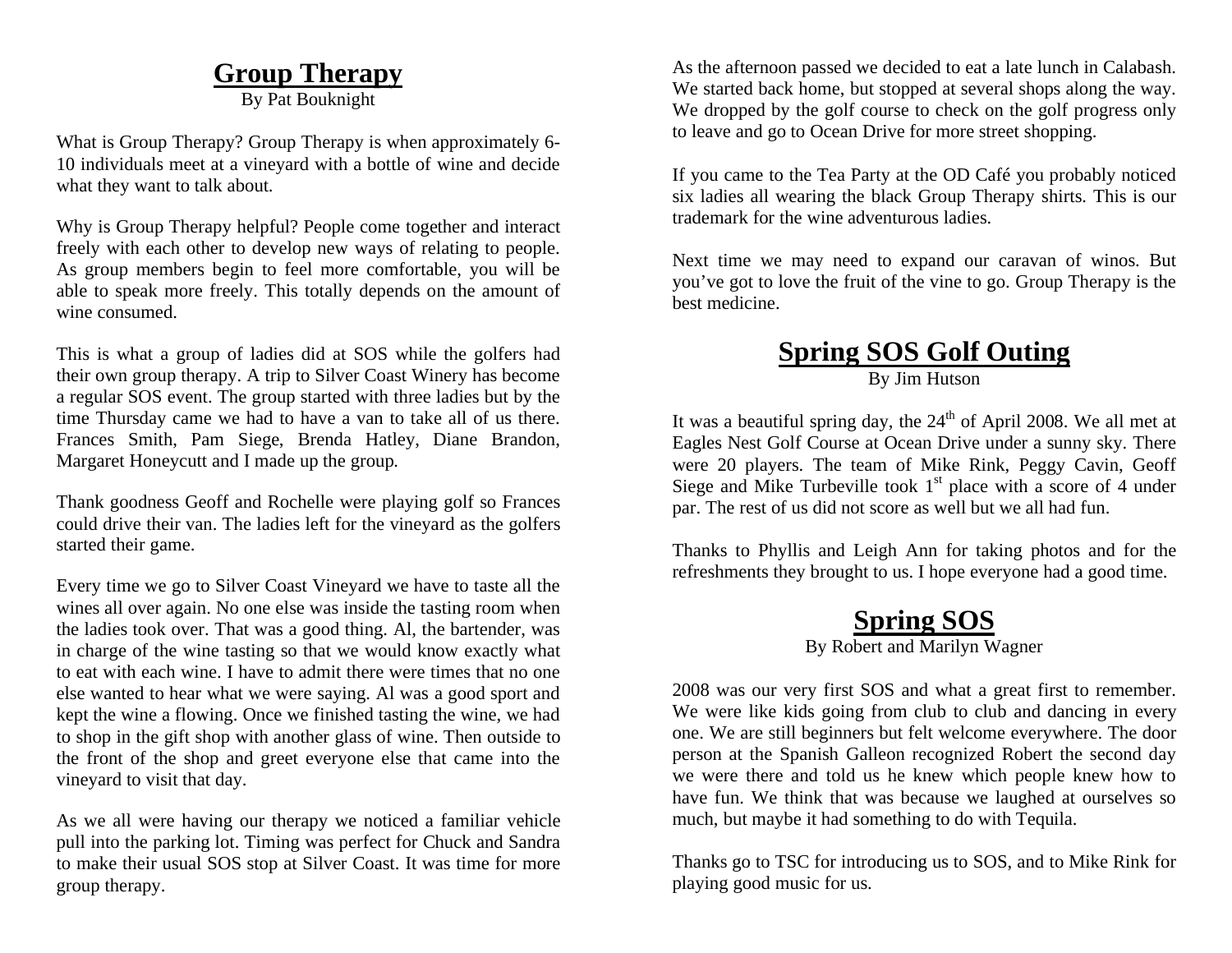#### **My First SOS**

By Wayland Massengill

SOS… Save Our Ship? Same Old (fill in the blank)? Shag on Sand? Society of Stranders? The acronyms are numerous but the meaning is singular---Fun! This being my first experience with SOS, I leaned on my wife for information and then just rode out the experience to see what this was really going to be about. The first activity I participated in was a Twister's Ice Tea Party. Again I found it refreshing to meet more and more people that you just instantly like and click with, and of course, when the serving of adult beverages is taking place, hilarity soon follows. For example, watching older guys dancing with the young chicks and watching wives roll their eyes. It was easy to see that nothing was taken seriously. As I was serving ice tea at the time, I wondered if I should not be carrying nitro tablets and a defibrillator along with the pitcher of tea. Thankfully no coronaries took place and no frying pans came out of any wives' pocketbooks.

We then moved over to the OD Beach Club where Mike Rink was to be the DJ. As he spun the tunes I found it amazing to see both simplicity and complexity performed beautifully on the dance floor. Met lots of new people. Made some new friends. What a blast it was!

Then comes Sunday. After arriving on the Strand, strolling around, shopping (wives, Sloop Dog and I people watching), we circulated a bit and ended up at OD Beach Club again for the view of the ocean (full moon to be explained later). The music got started, shoes started sliding, and the atmosphere became charged. It was easy to tell that the night was going to be fun. A lot of dancing took place. We even gravitated out back to dance with both the rhythms of the music and the ocean.

Then Darth Vader came out of his shell. Darth Vader is the name assigned to the person who shall remain nameless who under the guise and methodology of "getting to know you better" covertly keeps your hand occupied with a full glass. All night long!

Though the course of the evening my limited dancing skills started disappearing and my motor and speech skills I assume hid in my back pocket somewhere. All the while Darth I suspect laughing insanely at the product of his ministration. Needless to say everything was funny, everybody was beautiful, and I could have sworn that the moon howled at me.

The bottom line of my SOS experience is that it is a wonderful time with great people, even Darth, whom I hold personally responsible for having Monday morning coffee with cream and Rolaids and dulling five razor blades shaving my tongue. Sadly we began the trip home.

What a blast! Can't wait for Fall Migration!

#### **Fun at HOTO's** By Janice Musgrove

The first Friday afternoon of Spring SOS we went to hear Ray Scott doing his afternoon show at Harold's On The Ocean. We decided that was a great place to start our SOS fun. We were the only Twister members there, so I want to make sure you all know of this place to party. Ray did a great job of entertaining the crowd. People were even standing off the deck in the sand listening to the show. Ray had Tim Cashion as a guest for a record release of his new beach music CD "Beach Walking". You probably know Tim best for his song "Loving on Ocean Drive". He lives in Charlotte, is on the road with Grand Funk Railroad, but is also getting into beach music. He did most of the instruments and vocals on the new CD. We liked several of his new songs.

Another interesting thing happened during the afternoon. Ray told the story about Tim writing a beach music song for line dancing it is called "The OD Glide". Calabash Flash made up the dance. He taught it first at Fat Harold's during March. Calabash Flash arrived and taught the new dance to the crowd that afternoon. If you did not see Flash doing the dance during SOS you can Google "OD glide", find the link, and then see Flash teaching the dance.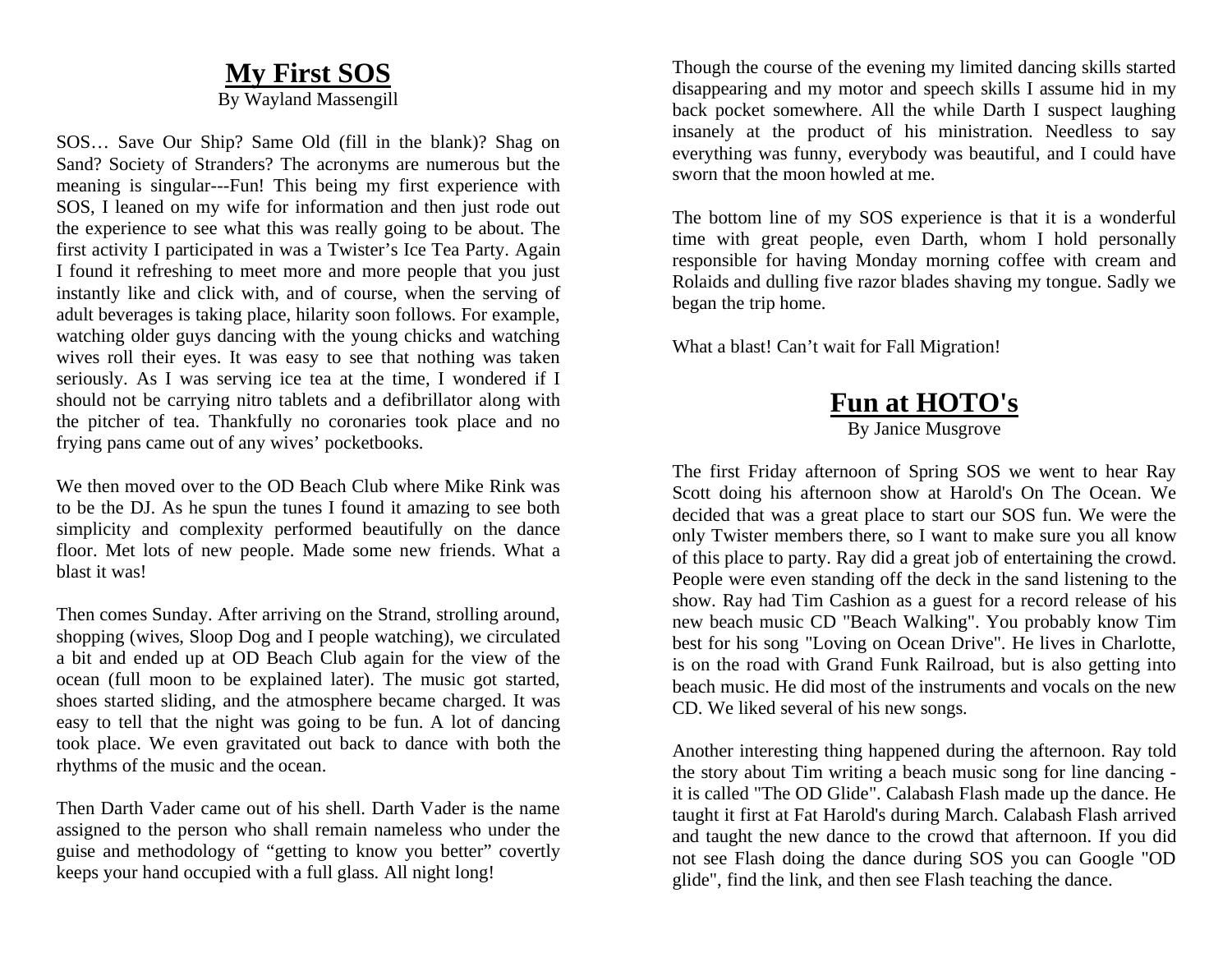# **Golf at Eagles Nest-Spring SOS**

By Geoff Siege

Well, this year the weather was much better. In fact, it was a beautiful day. The golf course was in great shape and we had a good turn out of folks wanting to get out with their fellow Twisterites. I believe we had five teams of men and woman to play.

The scores really did not matter. It was the fun we had together and just soaking in the beautiful surroundings. One of the coolest things we saw was a mother duck and her tiny ducklings following her as she tooled around the pond next to the golf hole. The pond was filled with turtles basking in the sun and they did not seem to notice the momma taking her kids to the grocery store.

All and all, it was a great time. Thanks to Jim (not sure who else) for providing the snacks and beverages and other tasks. If you have not been out with the gang in a while, you need to fit it in to your schedule the next time we are at the beach which will be Fall Migration in September. The more, the merrier!

# **Reverend Bubba D. Liverance**

By Dan Musgrove

One of the highlights of the Record Release Party was a performance by Reverend Bubba D. Liverance. This event was held at the Spanish Galeon on the second Friday of Spring SOS. Who would have thought that a self-professed politically incorrect Auburn fan could write and sing such sweet beach music?

Bubba's debut album is "Let My Peoples Dance". There are several good shag tunes on the album, but everyone's favorite is "If You Can't Shag, Get Your Ass Out of Carolina". If you like gospel shag, you will like "Pearly Gates". If you are a pedigreed Southerner, you will appreciate "I'm Fixin' To" and "Mo Better". The entire CD can be heard at www.revbubbaband.com. Downloads are available for \$0.99 per song. Be sure to read Bubba's blog. He talks about being a first time visitor to SOS.

# **Going To, Or Places At The Beach**

*This column is all about the quickest ways to get to O.D., the best places to eat, and the best places to buy gas, etc. It will continue every month when items are submitted. We need to hear from you!* 

#### Beach music tidbits from Warren Moretz

While traveling the other weekend, I found another station that plays our music; 920 AM out of the Burlington area. It has Fessa John Hook's top 40 and also Charlie Brown's "On the Beach".

Check out the local WHIP 1350 AM from Mooresville. On Thursday they air Fessa Hook's top 40. They also have "Shagging Blues, but I don't know the time slot. The local advertisements are a hoot. I do think some of the "Boater Safety Tips" have been the same for years. One of the announcers has such a deep bass voice that it would put the Four Tops or Temptations to shame.

Finally, 94.1 FM has Charlie Brown on Sunday night from 6-9 pm.

# **We saved this space for you! That's right, we're talking to YOU!**

**This was where your article was supposed to be. Didn't you get it finished in time?** 



**There should be a lot of great memories from recent TSC events. Please write up something about yours for next month. All your friends want to hear from you.**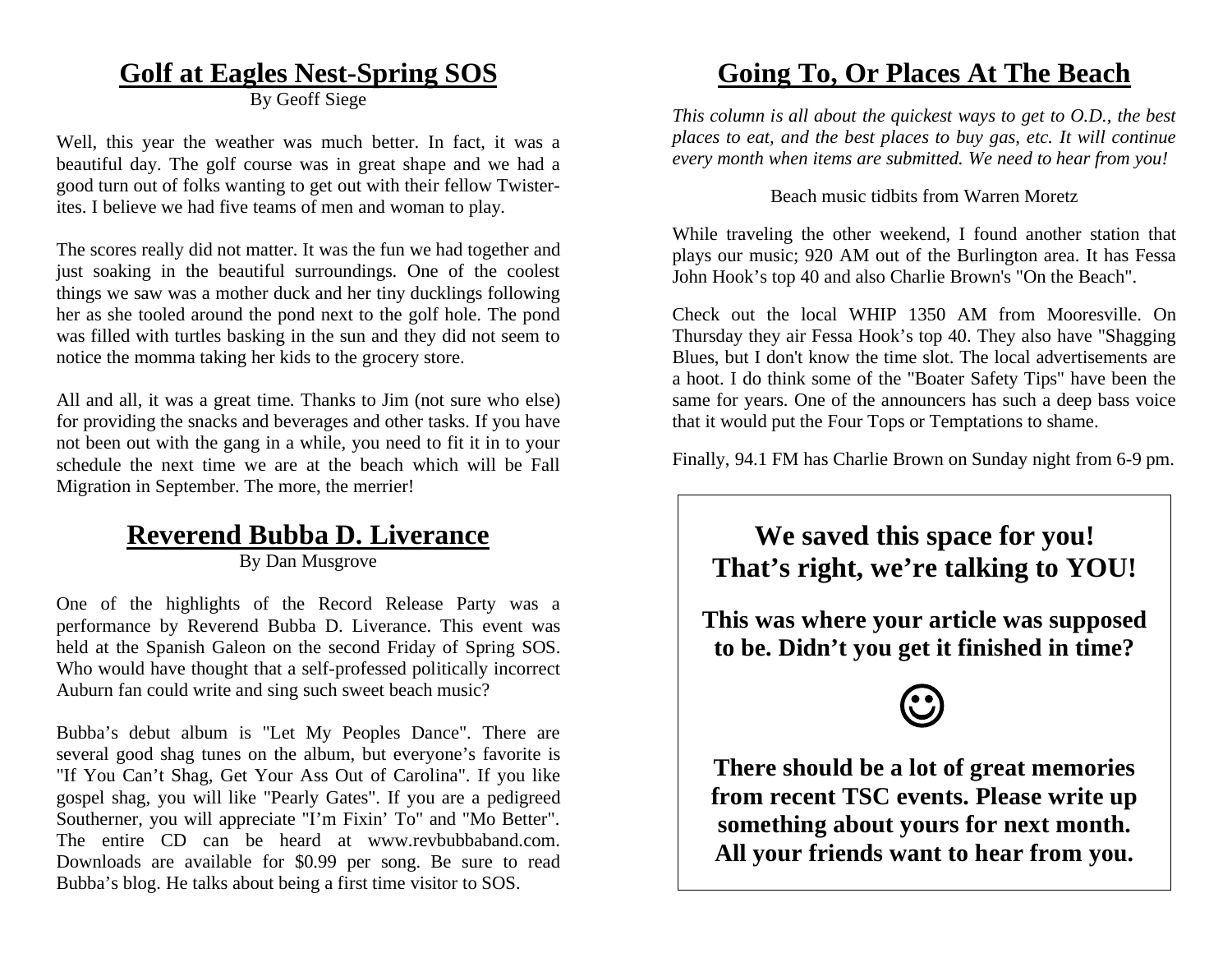### **SOS And More**

By Claude McKinney

SOS was another great time. It was good to see all our old friends and it was time for reflection of another year gone by. Who is here this year and who is not? What were we doing last year at SOS?

Yes, we were missing Ramona. I'm sure some like Gwen and I are missing family members since the last SOS. It was time to be thankful for our friends and our good health. We were missing Bill and Malcolm, but we had them in our thoughts and prayers.

Gwen's car tag has a great saying on it Carpe-diem (seize the day) That is what we did at this years SOS. Question: Have you ever been in a sugar fight at one of the clubs in OD? Well, have you ever been in a sugar fight anywhere with so-called adult friends.

We learned how to sweeten the day by partying with Bob and Cindy Rea and Ann and Jim Horton. Bob was trying to get us kicked out of the club before the final song was played at 2 a.m.

If you ever need a little lesson in living life large just hang with the Rea's a little while. You might be asked, "what's so funny", as you chuckle at the thoughts of what you did with the gang at SOS, That is if and when you are lucky enough to remember. (Did I say that?) Special times with our friends have made a huge impression on me as a member of Twister's Shag Club.

Gwen and I will be partying with a couple of shaggers tying the knot in historic Charleston on Thursday and Friday as Mark Cardell and Donna Smith are saying "I do and I will". Then we are traveling to Laurel Springs, N.C. to celebrate the wedding of my daughter, Robin. I understand the recently raised pig will be meeting his maker while we are in Charleston. I better carry my mountain bike up to work off the next three days!

Like Walter and some of the rest of the road warriors, I miss being able to come to our lessons on Tuesday nights being out of town.

Those of you who are in town are helping out because I can see the improvement our members are making in their dancing compared to where we started from a year or two ago. "Thank you" to our leaders for giving us a great program to participate in.

Well, it is getting late. About 1:30 a.m. Maybe we should call Bob and Cindy and see what they are up to tonight! I forgot, their phone number is unlisted!

# **A Poem About SOS**

By Kristin Bullard (daughter of Lynn Bullard)

Spring Safari is a lifetime event that no one should miss Seeing shaggers float on the dance floor with bliss. With drinks in their hands and sand in their shoes. It might be the quickest cure for a case of the blues.

Whether you are having a burger at the OD Arcade, Or curing a hangover by chugging Gatorade, You will be completely surrounded by friendly cheer, And an overwhelming amount of shooters and beer.

As a young SOS-goer, I try to take it all in; The sounds, smells, and abundance of balding men I found I learn best through observing and osmosis, And I pray my dance partners do not have halitosis!

During SOS I did gain some valuable dancing tips Like how to boogie walk without moving my hips. The Cupid Shuffle can be done by any geek off the street, And I can now belly roll without stepping on his feet!

I also learned the hard way of what not to do; Like drinking on an empty stomach before noon. The dance floor is always crowded closer to the stage, And let's face it, no one looks good dancing in a cage!

So I'd like to thank the Twisters for educating me And contributing to my delinquency with Long Island Iced Tea! You were the highlight of my SOS vacation, And you truly exceeded your "Fun Bunch" reputation.